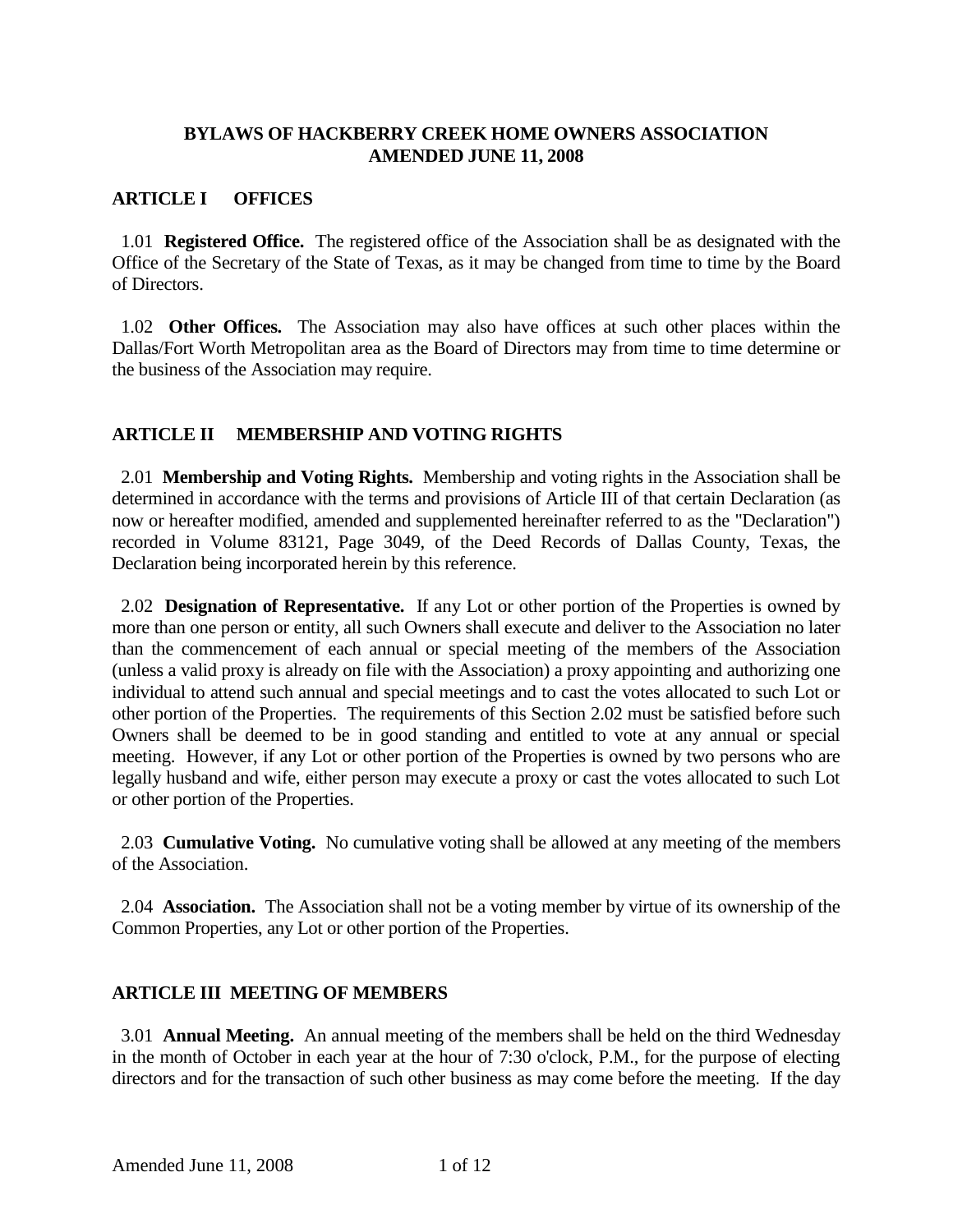fixed for the annual meeting shall be a legal holiday in the State of Texas, such meeting shall be held on the next succeeding business day. If the election of directors shall not be held on the day designated herein for any annual meeting, or at any adjournment thereof, the Board of Directors of the Association (the "Board") shall cause the election to be held at a special meeting of the members as soon thereafter as conveniently may be.

 3.02 **Special Meeting.** Special meetings of the members may be called by the President, by a majority vote of the Board or by Members having not less than one-tenth (1/10) of the votes entitled to be cast at such meeting.

 3.03 **Place of Meeting.** The Board shall designate a location within the proper boundaries of Las Colinas as the place of meeting of the annual meeting or for any special meeting.

 3.04 **Notice of Meetings.** Written or printed notice stating the place, day and hour of any meeting of members shall be delivered, either personally or by mail, to each member entitled to vote at such meeting, not less than ten nor more than fifty days before the date of such meeting, by or at the direction of the President or the Secretary, or the officers or person calling the meeting. In case of a special meeting or when required by statute or by these bylaws, the purpose or purposes for which the meeting is called shall be stated in the notice. If mailed, the notice of a meeting shall be deemed to be delivered when deposited in the United States mail addressed to the member at his address as it appears on the records of the Association, with postage thereon prepaid.

 3.05 **Informal Action by Members.** Any action required by law to be taken at a meeting of the members, or any action which may be taken at a meeting of members, may be taken without a meeting if a consent in writing, setting forth the action so taken, shall be signed by all of the members entitled to vote with respect to the subject matter thereof.

 3.06 **Quorum.** The holders of a majority of the eligible votes, including proxies, shall constitute a quorum at all meetings of the members. When a quorum is present, a majority of the eligible votes (including proxies) at such meeting (i.e. a majority of the quorum) will control, unless a different vote is otherwise required by applicable law or recorded covenants. The members present at such a meeting may continue to transact business until adjournment, notwithstanding the withdrawal of enough members to leave less than an quorum.

 3.07 **Adjournment of Meetings.** If any meeting of the Association cannot be held because a quorum is not present, the holders of a majority of the votes present at such meeting, either in person or by proxy, may adjourn the meeting to a time not less than five (5) nor more than thirty (30) days from the time the original meeting was called. At such an adjourned meeting at which a quorum is present, any business which might have been conducted at the meeting originally called may be transacted. If a time and place for the adjourned meeting is not fixed by those in attendance at the original meeting, notice of the time and place of the adjourned meeting shall be given to members in the manner prescribed for regular meetings.

 3.08 **Proxies.** At all meetings of members, each member may vote in person or by proxy. All proxies shall be in writing and filed with the Secretary before the appointed time of the meeting.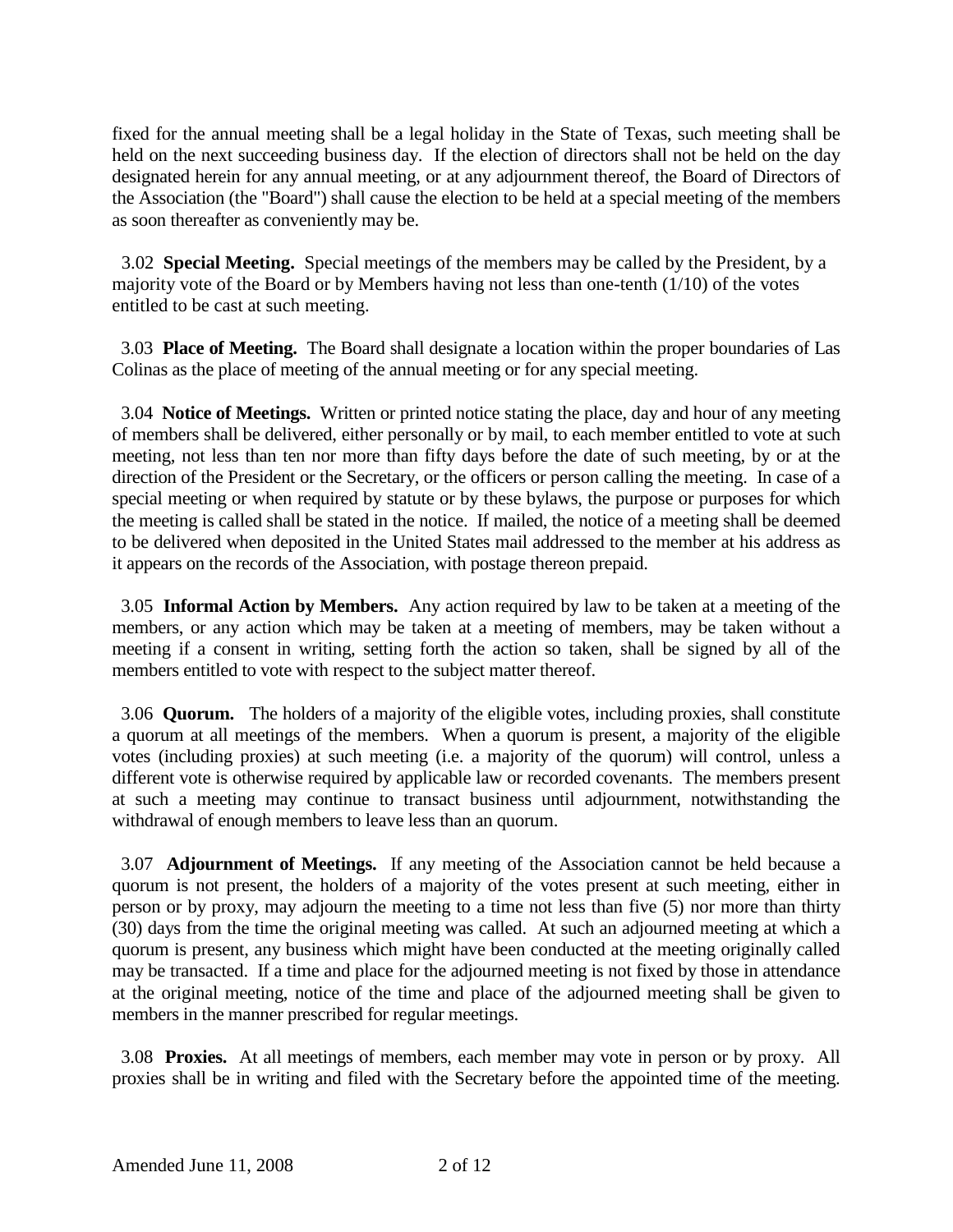Every proxy shall be revocable and shall automatically cease upon loss of good standing by any such member or upon receipt of notice of the Secretary of the Board of the death or judiciallydeclared incompetence of a member or upon the expiration of eleven (11) months from the date of the proxy.

 3.09 **Annual Meeting Proxy**. The Secretary shall mail blank proxy forms to all members not less than thirty-five days before each annual meeting. The form of the annual meeting proxy shall be such that it shall show the date of the annual meeting for which the proxy is being solicited and shall allow the member to appoint individual(s) listed on the proxy to represent the Member at the meeting. The annual meeting proxy shall also contain a ballot listing the names of all candidates for Director who have notified the Secretary of their desire to be a candidate for Director at least fortyfive (45) days prior to the annual meeting. The individual(s) designated as the Member's proxy shall cast the Member's votes for the candidates as specified on the proxy form and shall abstain from casting votes for any candidate unless directed to do so by the Member on the proxy form. Members shall also have the right to appoint any individual to represent them at the meeting by submitting a proxy form showing the date of the annual meeting and listing the name of the individual that they want to represent them at the meeting.

# **ARTICLE IV DIRECTORS**

4.01 **General Powers.** The affairs of the Association shall be managed by the Board. The Board shall have all powers and duties necessary or appropriate for the administration of the affairs of the Association and the accomplishment of the goals and purposes of the Association. Directors shall be members of the Association in good standing and shall reside and live in Hackberry Creek Village during the entire term of their office. No more than one Member/Owner from any single Lot or Parcel shall be eligible to be a director.

 4.02 **Number, Tenure and Qualifications.** The number of Directors shall be five until the next annual meeting of the members to be held after October 17, 1994. At that next annual meeting, the number of Directors shall be increased to seven. Three (3) directors shall be the three directors who were elected to two year terms on October 17, 1994 and the four (4) new Directors shall be the four (4) persons receiving the most votes in the election of Directors at that next annual meeting. The four (4) new directors shall serve a term of two years. If at any time a person has been elected to a two year term as Director, he shall not be eligible to run for Director again until the annual meeting at which his term is scheduled to expire. At the expiration of the initial term of office of each respective Director as set out herein, the successor Director shall be elected to serve a term of two (2) years. If in any election of Directors, there are more candidates for Director that there are offices available, the two persons not elected who received the most votes for Director shall be named Alternate Directors and shall serve for a term of one (1) year. Alternate Directors shall have all the duties and privileges of regular Directors except that they shall not have the right to vote as a Director.

 4.02a **Nominations.** Nominations for candidates for Director shall be solicited from the membership through the Association newsletter at least seventy-five (75) days prior to each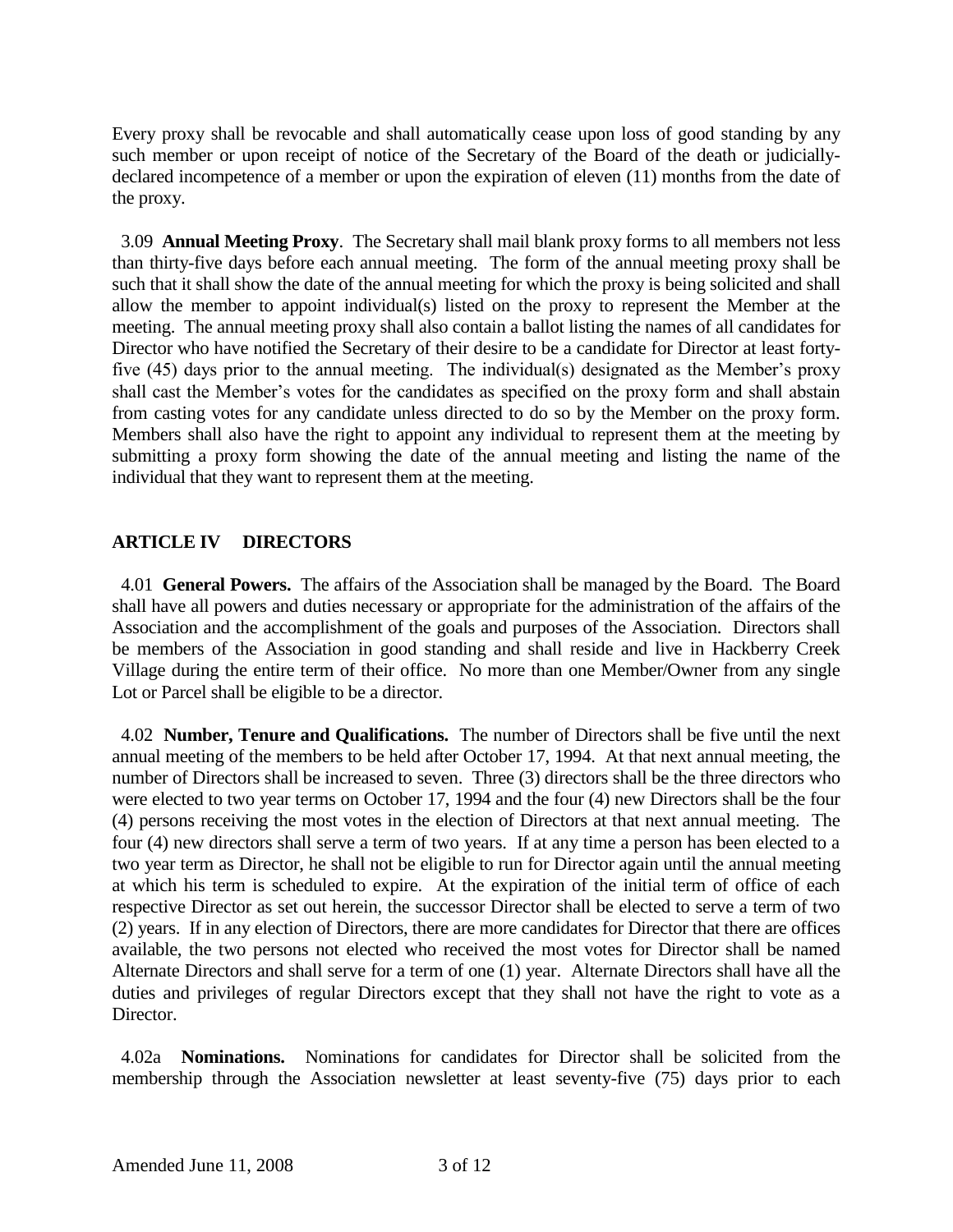scheduled annual meeting of the members. Any member may nominate him/herself to be a candidate by notifying the Secretary in writing of his/her desire to be a candidate at least forty-five days prior to the annual meeting. Nominations may also be received from the floor during the annual meeting of the members. There shall be no limit to the number of candidates who may be included on the ballot for Director. A list of the names of all candidates for Director who have notified the Secretary of their desire to be a candidate at least forty-five (45) days prior to the annual meeting shall be mailed to the members in the manner specified in Article 3.09

4.03 **Regular Meetings.** A regular annual meeting of the Board shall be held without other notice than this Section 4.03 immediately after, and at the same place as, the annual meeting of members. At their regular annual meeting, the Board shall provide by resolution the time and place for the holding of regular monthly meetings of the Board and shall publish such meeting schedule within thirty days after the annual meeting in the Association newsletter.

 4.04 **Special Meetings.** Special meetings of the Board shall be called by or at the request of the President or a majority of the Board. The person or persons authorized to call special meetings of the Board may fix any place within the proper boundaries of Las Colinas, as the place for holding any special meeting of the Board called by them.

 4.05 **Notice.** Notice of any special meeting of the Board shall be given at least two days previously thereto by written notice delivered personally or sent by Overnight Express Mail or telegram to each director at his address as shown by the records of the Association. If mailed, such notice shall be deemed to be delivered when deposited in the United States mail in a sealed envelope so addressed, with postage thereon prepaid. If notice be given by telegram, such notice shall be deemed to be delivered when the telegram is delivered to the telegraph company. Any Director may waive notice of any meeting. The attendance of a Director at any meeting shall constitute a waiver of notice of such meeting except where a director attends a meeting for the express purpose of objecting to the transaction of any business because the meeting is not lawfully convened or called. The business to be transacted at, and the purpose of, any special meeting of the Board must be specified in the notice or waiver of notice of such meeting.

 4.06 **Quorum.** A majority of the Board (excluding Alternate Directors) shall constitute a quorum for the transaction of business at any meeting of the Board; but if less than a majority of the directors are present at any meeting, a majority of the directors present may adjourn the meeting from time to time without further notice.

 4.07 **Manner of Acting.** The act of a majority of the Directors present at a meeting at which a quorum is present shall be the act of the Board, unless the act of a greater number is required by law or by these bylaws.

 4.08 **Vacancies.** Any vacancy occurring on the Board shall be filled at the next regularly scheduled meeting of the Board from among the Alternate Directors in the order of their finish in the election of Directors. If no Alternate Directors are available, the vacancy shall be filled from the members by a majority vote of all remaining Directors. Any such successor shall serve for the unexpired term of his/her predecessor.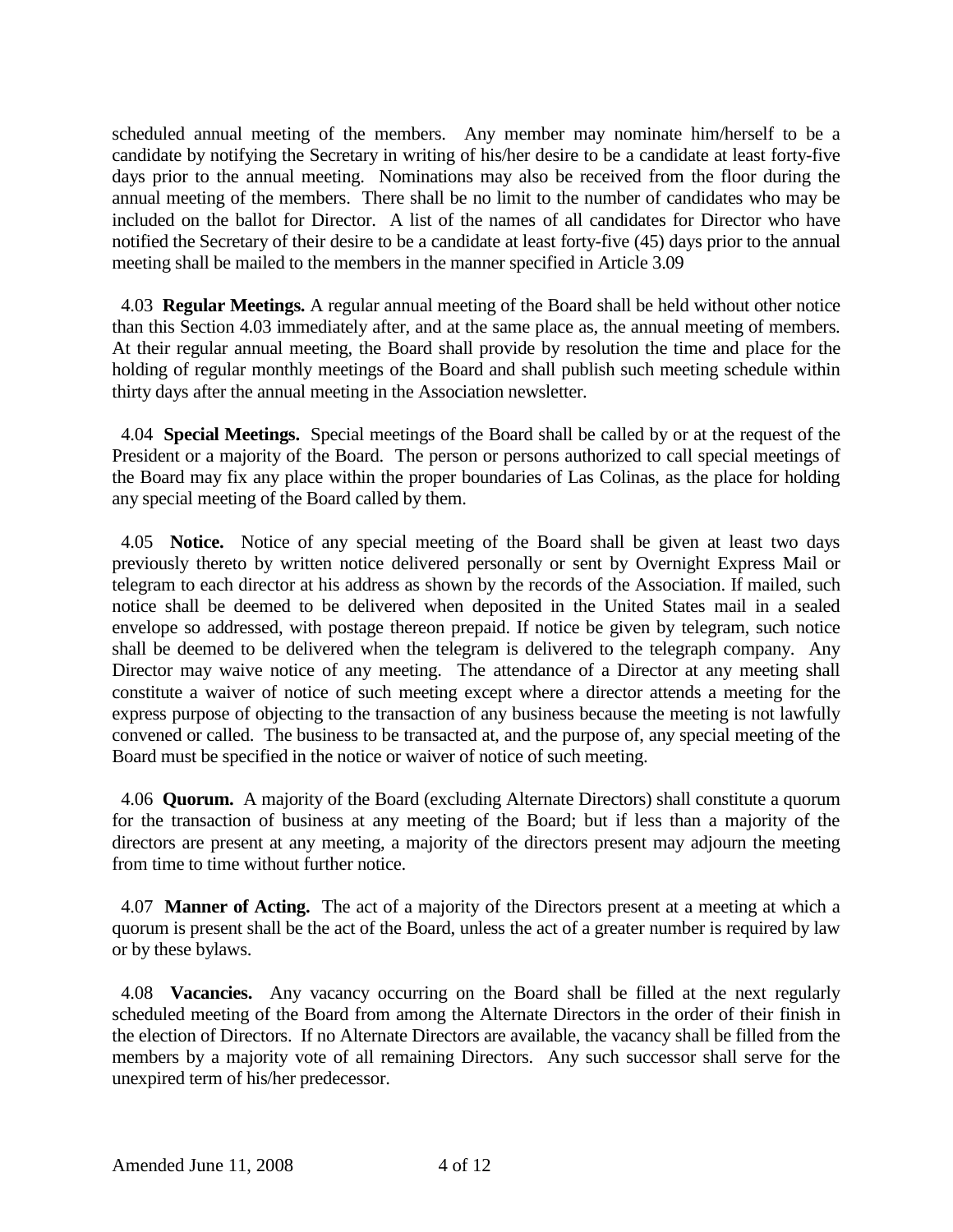4.09 **Compensation.** Directors as such shall not receive any stated salaries for their services, but by resolution of the Board expenses of attendance, if any, may be allowed for attendance at each regular or special meeting of the Board. No Director shall serve the Association in any other capacity and receive compensation therefor.

 4.10 **Informal Action by Directors.** Any action required by law to be taken at a meeting of Directors, or any action which may be taken at a meeting of Directors, may be taken without a meeting if a consent in writing setting forth the action so taken, shall be approved by all of the Directors, either by placing their signature on a written document approving the action or conveying their written approval of the action by email, fax or similar electronic means.

 4.11 **Interested Parties.** Each Director shall exercise his powers and duties in good faith and with a view to the interests of the Association. No contract or other transaction between the Association and any of the Directors, or between the Association or any corporation, firm, or association in which any Director of the Association is pecuniarily or otherwise interested, is either void or voidable because any such Director is present at the meeting of the Board which authorizes or approves the contract or transaction, if (i) The fact of the common interest is disclosed in writing to all Board members before the vote and noted in the minutes; or (ii) the fact of the common interest is disclosed in writing to at least a majority of the members and the members approve or ratify the contract or transaction in good faith by a vote sufficient for the purpose; and (iii) the contract or transaction is commercially reasonable to the Association at the time it is authorized, ratified, approved or executed. However, although an interested Director may participate in the discussion of the contract or other transaction, he may not participate in the vote of Directors involving the contract of transaction. In such a case, the Alternate Director who received the greatest number of votes for Director in the most recent election of Directors, and who is present at the meeting of the Board considering the contract or transaction, shall be empowered to vote on the issue in place of the interested Director.

 4.12 **Oath of Office.** Each director, whether elected, appointed, or selected to fill a vacancy, and before such director enters upon the duties of their office, shall take the following oath to be administered by the Secretary of the Association:

"I, (the director to state his or her name), as a duly elected director of the Hackberry Creek Homeowners Association, hereby swear and affirm that I will uphold the Bylaws and Declarations of the Hackberry Creek Homeowners Association, and otherwise exercise my powers and duties as a director of such Association, in accordance with the best interests of the Members of the Association."

 4.13 **Removal of Directors**. At any regular of special meeting of the Association, any one or more of the Directors may be removed, with or without cause, by a vote of the holders of a majority of the eligible votes being cast in person or by proxy. A Director whose removal has been proposed by the members shall be given at least five (5) days notice of the calling of the meeting and the purpose thereof and shall be given a reasonable opportunity to be heard at the meeting or to communicate his/her position. Additionally, any Director who has three (3) consecutive absences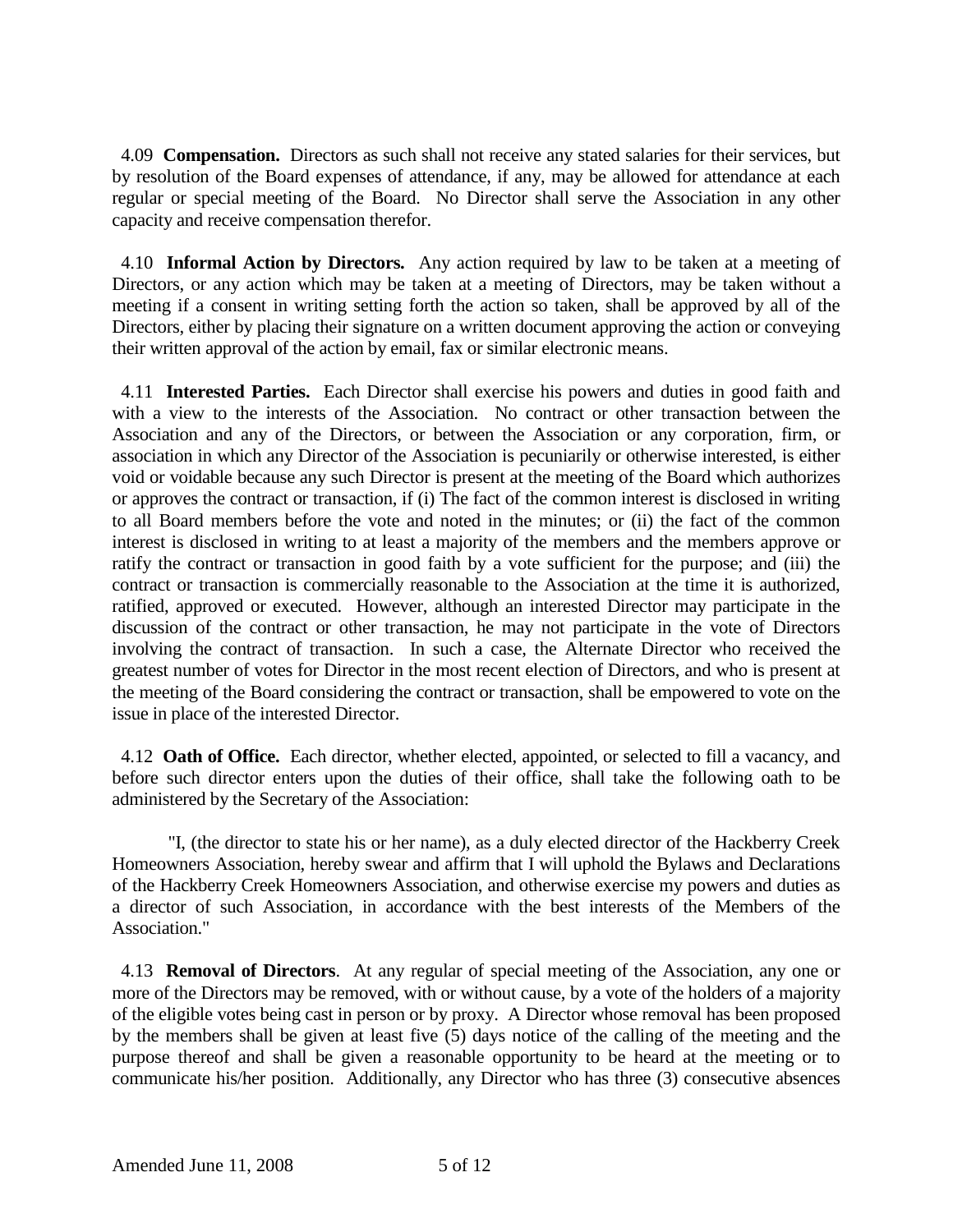from regular or special Board meetings or who is delinquent in the payment of an assessment for more than sixty (60) days may be removed by a majority vote of the remaining Directors at a regular or special Board Meeting. A Director shall be considered absent if he/she is not present for at least seventy-five (75) percent of the time that a regular or special meeting is in session.

4.14 **Electronic Attendance & Voting.** Any regular or special meeting of the Board may be held by means of a remote electronic communications system, including videoconferencing technology or the Internet, if:

- 1. each person entitled to participate in the meeting consents to the meeting being held by means of that system; and
- 2. the system provides access to the meeting in a manner or using a method by which each person participating in the meeting can communicate concurrently with each other participant.

### **ARTICLE V OFFICERS**

5.01 **Officers.** The officers of the Association shall be President, Vice President, Secretary and Treasurer. No two offices may be held by the same person. All officers must be Directors of the Association.

 5.02 **Election and Term of Office.** The officers of the Association shall be elected annually by the Board at its regular annual meeting. If the election of officers shall not be held at such meeting, such election shall be held as soon thereafter as convenient. Each officer shall hold office until his successor shall have been duly elected and shall have qualified.

 5.03 **Removal.** Any officer elected or appointed may be removed for good cause by a majority vote of all the remaining members of the Board, whenever in its judgment, the best interests of the Association would be served thereby.

 5.04 **Vacancies.** A vacancy in any office because of death, resignation, removal, disqualification or otherwise, may be filled by the Board for the unexpired portion of the term.

 5.05 **President.** The President shall be the principal executive officer of the Association and shall in general supervise and control all of the business and affairs of the Association. He shall preside at all meetings of the members and of the Board. He shall sign, with the Secretary or any other proper officer of the Association authorized by the Board, any deeds, mortgages, bonds, contracts or other instruments which the Board has authorized to be executed, and in general he shall perform all duties incident to the office of President and such other duties as may be prescribed by the Board from time to time.

 5.06 **Vice President.** In the absence of the President or in the event of his inability or refusal to act, the Vice President shall perform the duties of the President, and when so acting shall have all the powers of and be subject to all the restrictions upon the President. The Vice President shall perform such other duties as from time to time may be assigned to him by the President or by the Board.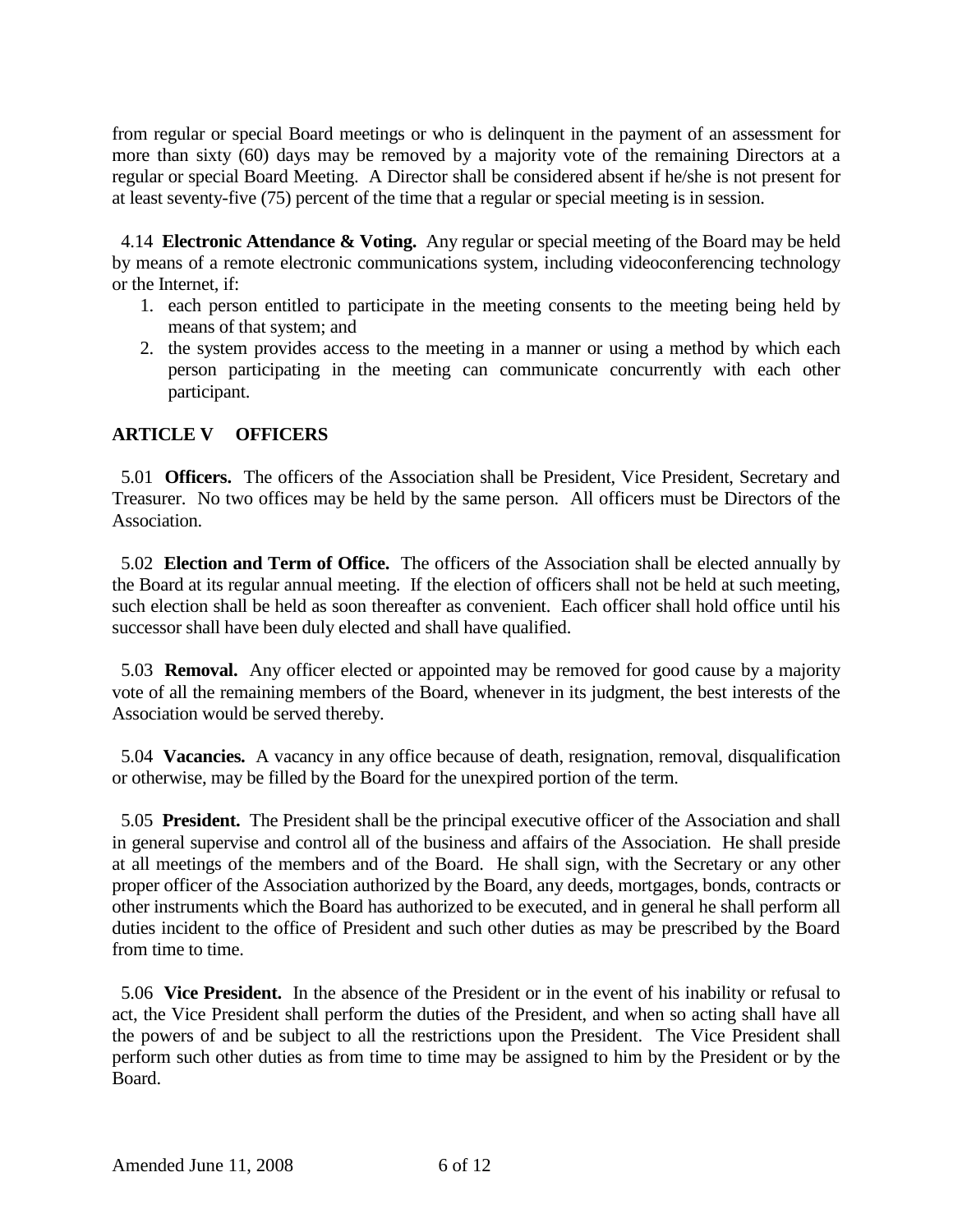5.07 **Treasurer.** The Treasurer shall have charge and custody of and be responsible for all funds and securities of the Association; receive and give receipts for moneys due and payable to the Association from any source whatsoever, and deposit all such moneys in the name of the Association in such banks, trust companies or other depositories as shall be selected by the Board; and in general perform all the duties incident to the office of Treasurer and such other duties as form time to time may be assigned to him by the President or by the Board. The Treasurer shall give a bond for the faithful discharge of his duties, in such sum and with such surety or sureties as the Board shall determine, before he enters upon the duties of his office but no later than ten (10) business days after being elected to the office. The costs of the bond shall be paid by the Association.

 5.08 **Secretary.** The Secretary shall keep the minutes of the meeting of the members and of the Board in one or more books provided for that purpose; see that all notices are duly given in accordance with the provisions of these bylaws or as required by law; be custodian of the Association records and of the seal of the Association and see that the seal of the Association is affixed to all documents, the execution of which on behalf of the Association under its seal is duly authorized in accordance with the provisions of these bylaws; keep a register of the post office address of each member which shall be furnished to the Secretary by such member; and in general perform all duties incident to the office of Secretary and such other duties as from time to time may be assigned to him by the President or by the Board.

# **ARTICLE VI COMMITTEES**

 6.01 **Committees.** The Association shall have the following permanent committees: Finance, Communications and Security. The Board, by resolution adopted by a majority of all Directors, may authorize additional committees. All additional committees shall be authorized for a period of one year and shall terminate at the end of that period unless the committee is re-authorized by a resolution adopted by a majority of all Directors. Each committee shall prepare a charter outlining the authority and responsibilities of the committee for Board approval. Changes in the charter of any committee may be made at any time by submitting such proposed changes to the Board for approval. Only members of the Association in good standing may serve on a committee. All members in good standing with the Association who request to serve on a committee are automatically appointed to that committee. Members may not be appointed to more than three different committees at any one time. An individual member's committee voting privileges will be granted upon the member's attendance at a second committee meeting within the current term unless otherwise granted by a simple majority vote of that particular committee.

 6.02 **Terms of Office.** Each member of a committee shall continue as a member until the committee terminates, unless such member resigns from the committee, is removed from such committee, or unless such member shall cease to qualify as a member thereof. The Chairman of each committee shall have the authority to remove any member who is absent from three consecutive regularly scheduled meetings of the committee. A committee member shall be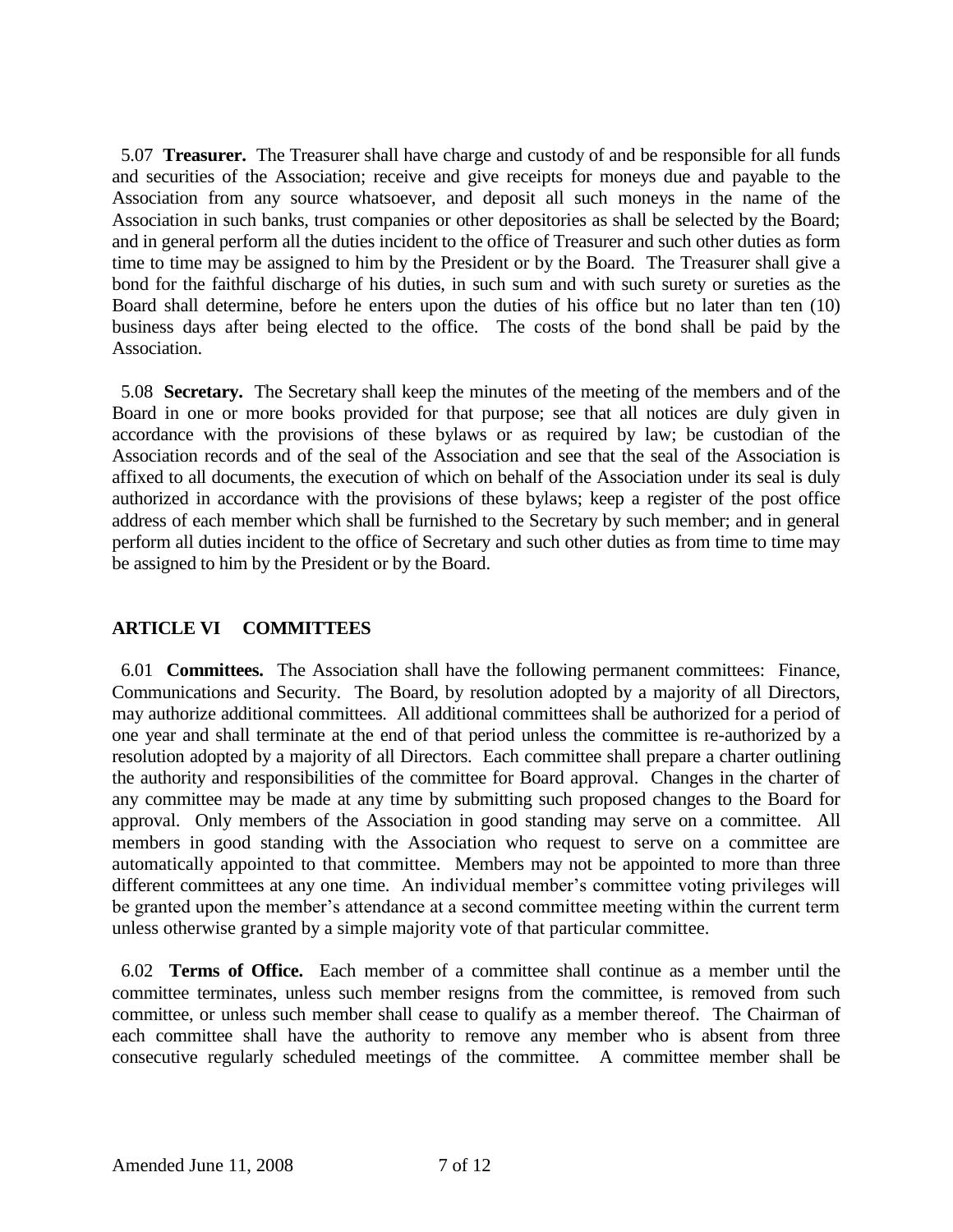considered absent if he/she is not present for at least seventy-five (75) percent of the time that a regular or special meeting is in session.

 6.03 **Chairman.** The President shall appoint the Chairperson of each committee with the consent of a majority of the Board. The members of each committee shall elect a Committee Secretary. Each officer shall hold office until his successor shall have been duly appointed or elected and shall have qualified.

 6.04 **Vacancies.** Vacancies in the membership of any committee may be filled by appointments made in the same manner as provided in the case of the original appointments.

 6.05 **Quorum.** A majority of the whole committee shall constitute a quorum. A quorum must be present for a committee to vote on final recommendations to the Board. However, a quorum is not necessary in order for the committee to meet and conduct other business matters but the minutes of the meeting shall note when the meeting was held, what business was transacted without a quorum, and the exact number and names of those who were present.

6.06 **Rules.** Each committee may adopt rules for its own government not inconsistent with these bylaws or with rules adopted by the Board of Directors. The Committee Secretary shall prepare minutes of each committee meeting and deliver an electronic copy of those minutes to the Directors within two weeks of each committee meeting. If any previously delivered minutes are corrected or revised by committee members, the corrected or revised minutes shall be electronically delivered to the Directors within two days of such corrections or revisions being approved by the committee members. Each committee member shall be required to sign and abide by the Code of Conduct for Committee Members as adopted by the Board of Directors. Any committee member who violates the Code of Conduct shall be subject to removal from the committee for a period of up to twelve months by a majority vote of the Directors present at any regular or special meeting of the Board.

 6.07 **Board Liaison.** The Board shall assign one of its members to act as a Board liaison with each committee. The Board liaison shall be an ex officio member of the committee with the full rights and responsibilities of a committee member except that he shall not serve as Chairman or Secretary of the Committee. It shall be the responsibility of the Board liaison member to report the activities of the committee to the Board during regular Board meetings.

 6.08 **Committee Projects and Reports.** Within 60 days after the Annual Meeting of the Members, the Board shall identify specific issues and projects and ask the appropriate committees to work on these issues and projects. Committees are encouraged to propose other issues and projects within their charter to the Board for consideration. The Chairman of each committee shall make a report of the activities of the committee at the Annual Meeting of the members.

# **ARTICLE VII INDEMNIFICATION**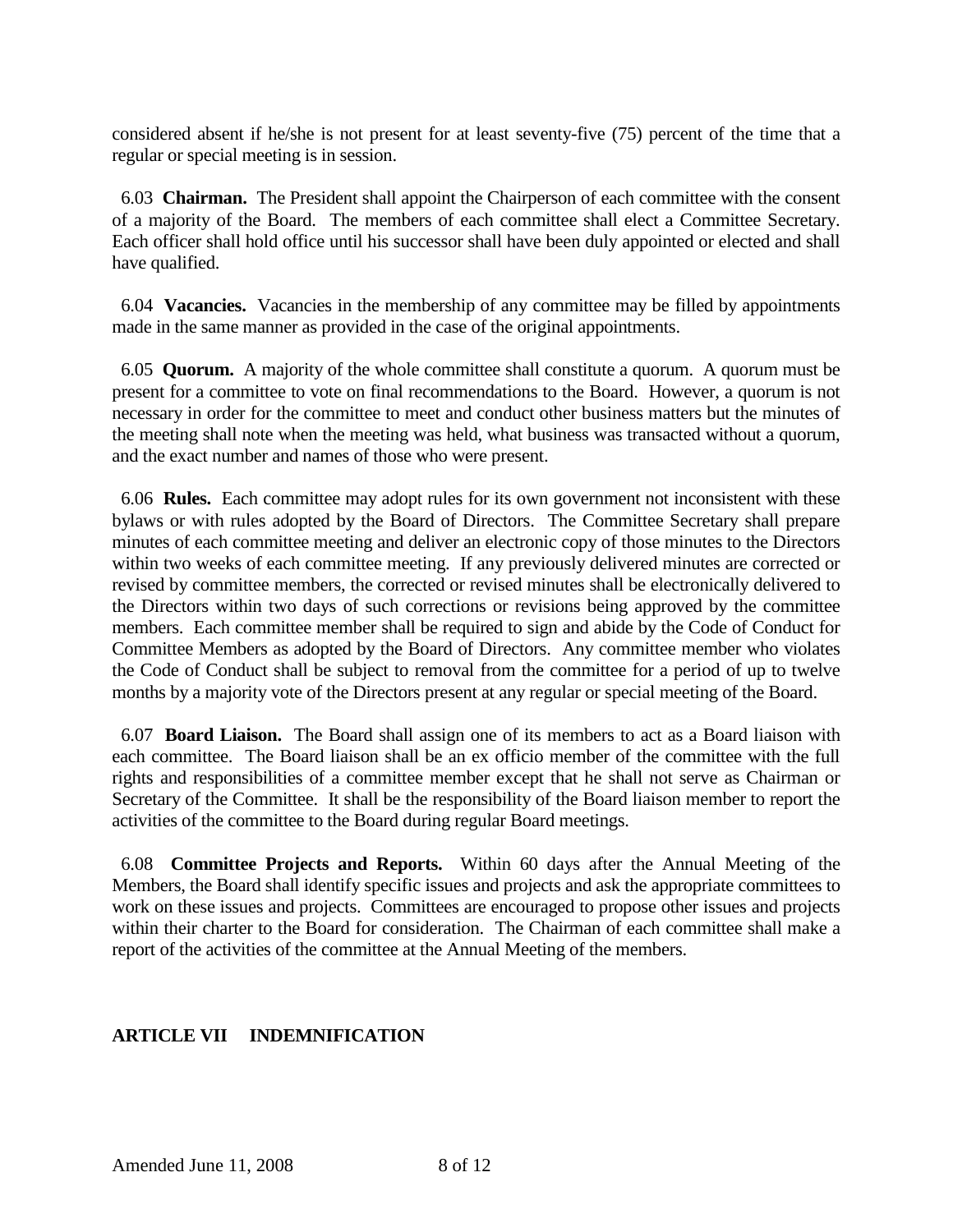7.01 **Indemnification.** The directors, officers, agents and employees of the Association shall not be liable to the Association for any mistake in judgment (except for breach of fiduciary duty or intentional misconduct) or negligence in the performance of their duties. The Association shall indemnify any officer, director, agent or employee thereof or any former officer, director, agent or employee who was or is a party, or is threatened to be made a party, to any threatened, pending or completed action, suit or proceeding, whether civil, criminal, administrative or investigative (whether or not by or in the right of the Association) by reason of the fact that such person is or was a director, officer, agent or employee of the Association, against expenses (including, but not limited to, attorney's fees and costs of the proceeding), judgments, fines and amounts paid in settlement actually and reasonably incurred by him in connection with or in defense of such action, suit or proceeding if such person acted in good faith and in a manner which such person reasonably believed to be in or not opposed to the best interests of the Association; provided, that with respect to: (1) any criminal action or proceeding, such person had no reasonable cause to believe that his conduct was unlawful; or (2) any civil claim, issue or matter, such person was not guilty of gross negligence or willful misconduct in the performance of his duties to the Association. Termination of any action, suit or proceeding by judgment, order, settlement or conviction, or upon a plea of nolo contendere or its equivalent, shall not, of itself, create a presumption that such person had reasonable cause to believe that his conduct was unlawful, that such person did not act in good faith or in a manner which he reasonably believed to be in or not opposed to the best interests of the Association, or that such person was guilty of gross negligence or willful misconduct in the performance of his duties to the Association, all such matters being determined solely and exclusively by the Board for the purpose of indemnification as herein provided.

Indemnification under the preceding paragraph shall be made by the Association only as authorized in each specific case upon the determination that indemnification of such person is proper in the circumstances because he has met the applicable standards of conduct as set forth herein. Such determination shall be made by the Board by a majority vote of directors who were not parties to such action, suit or proceeding whether or not a quorum. Indemnification so determined may be paid, in part, before the termination of such action, suit or proceeding upon the receipt by the Association of an undertaking by or on behalf of the person claiming such indemnification to repay all sums so advanced if it is subsequently determined that he is not entitled thereto as provided in this Article VII.

To the extent that any such person has been successful on the merits or otherwise in the defense of any action, suit or proceeding, whether civil or criminal, such person shall be indemnified against expenses (including costs and attorney's fees) actually and reasonably incurred by him in connection therewith.

The indemnification provided herein shall be exclusive of any and all other rights and claims to which those indemnified may be entitled as against the Association, and every director, agent, officer or employee thereof under any Bylaw, resolution, agreement or law and any request for payment hereunder shall be deemed a waiver of all such other rights, claims or demands as against the Association and each director, agent, officer and employee thereof. The indemnification provided herein shall inure to the benefit of the heirs, executors, administrators and successors of any person entitled thereto under the provisions of this Article VII.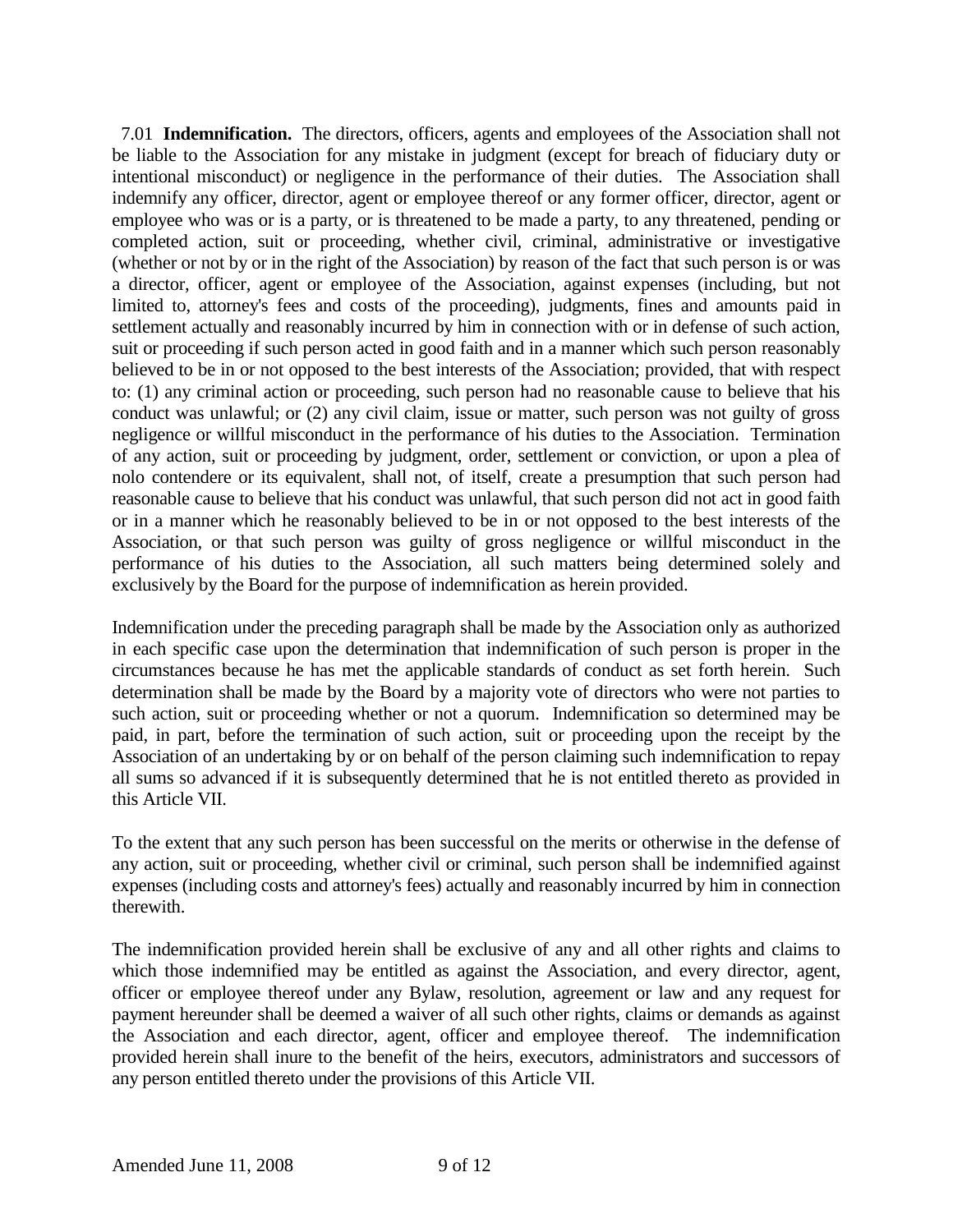The Association shall purchase and maintain insurance on behalf of any person who is or was a director, officer, employee or agent of the Association against any liability asserted against him and incurred by him, in any such capacity, or arising out of his status as such, whether or not the Association would have the power to indemnify him against such liability under the provisions of this Article VII.

 7.02 **Other.** The Board and the officers and agents of the Association shall enter into contracts or other commitments as agents for the Association, and they shall have no personal liability for any such contract or commitment and the Association shall indemnify and hold them harmless from and against any and all liability to others on account of such contracts or other commitments, provided, that with respect to: (1) any criminal action or proceeding, such person had no reasonable cause to believe his conduct was unlawful; or (2) any civil claim, issue or matter, such person was not guilty of breach of fiduciary duty or willful misconduct. All terms and provisions of Section 7.01 shall apply to this Section 7.02 as if set forth herein at length.

 7.03 **Notice of Claim**. The directors, officers, agents, and employees of the Association shall, within ten (10) days of receiving notification of any threatened action, claim, lawsuit, or proceeding, inform the attorney for the Association in writing of such threatened action, claim, lawsuit, or proceeding. If the failure to provide notice prejudices the defense of the threatened action, claim, suit, or proceeding, indemnification may be denied by the Board by a majority vote of directors who were not parties to the threatened action, claim, suit, or proceeding.

# **ARTICLE VIII GENERAL PROVISIONS**

 8.01 **Certificates of Membership.** The Board may provide for the issuance of certificates evidencing membership in the Association, which shall be in such form as may be determined by the Board. Such certificates shall be signed by the President or a Vice President, and by the Secretary or an Assistant Secretary, and shall be sealed with the seal of the Association. All certificates evidencing membership of any class shall be consecutively numbered. The name and address of each member and the date of issuance of the certificate shall be entered on the records of the Association. If any certificate shall become lost, mutilated or destroyed, a new certificate may be issued therefor upon such terms and conditions as the Board may determine.

 8.02 **Books and Records.** The Association shall keep correct and complete books and records of account and shall also keep minutes of the proceedings of its members, the Board and committees having any of the authority of the Board, and shall keep at the registered or principal office a record giving the names and addresses of the members entitled to vote. All books and records of the Association may be inspected by any member, or his agent or attorney for any proper purpose at any reasonable time. An electronic copy of the names and addresses of all members shall be made available to any member for the exclusive purpose of contacting other members regarding Association affairs. Prior to receiving such a list, the requesting member must set forth the purpose for which the list is requested and must agree in writing that absolutely no commercial use will be made of the list.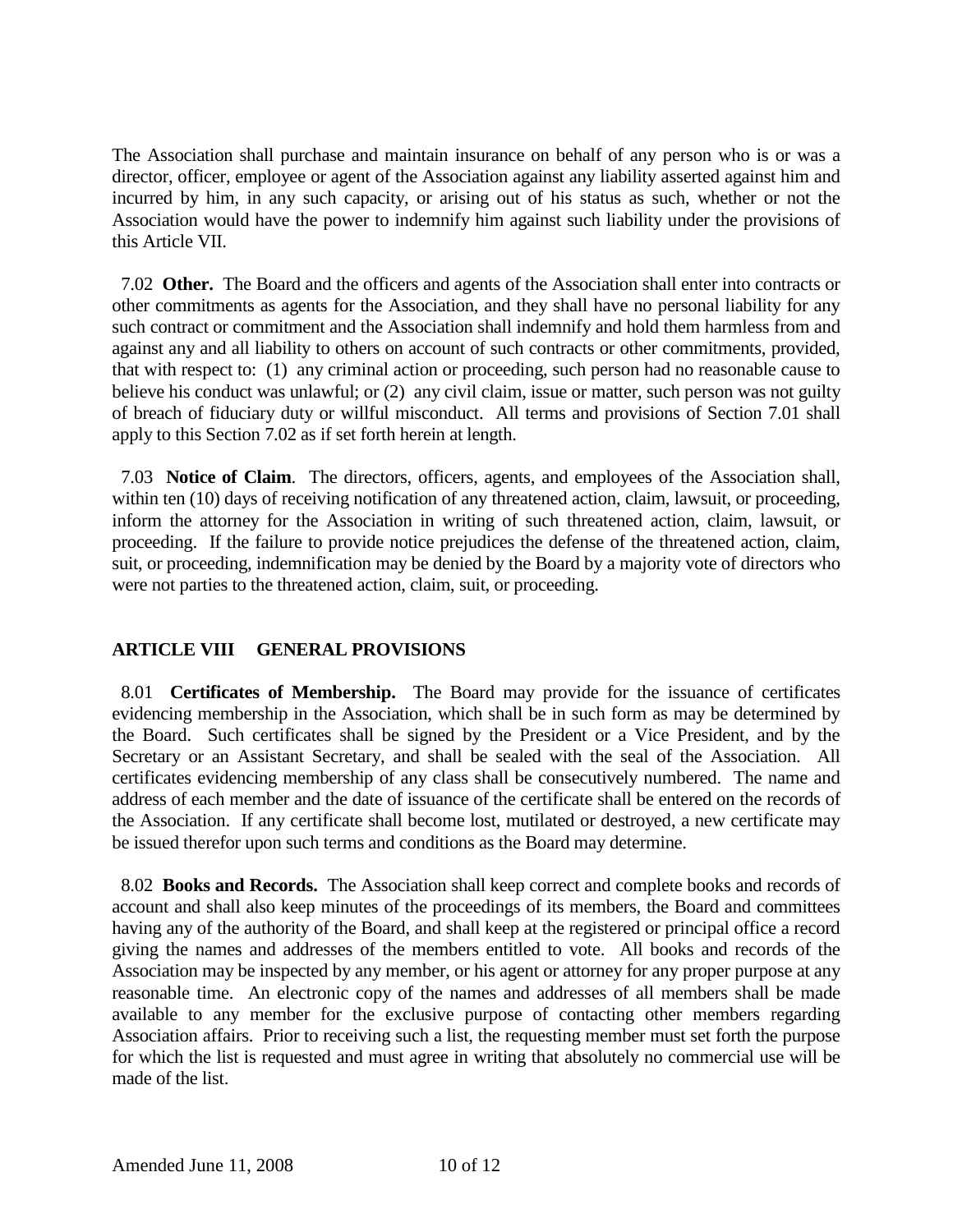8.03 **Checks and Notes.** All checks or demands for money and notes of the Association shall be signed by such officer or officers or such other person or persons as the Board may from time to time designate.

8.04 **Fiscal Year.** The fiscal year of the Association shall be fixed by resolution of the Board.

 8.05 **Seal.** The Association seal shall have inscribed thereon the name of the Association and shall be in such form as the Board may prescribe.

 8.06 **Dedicated Property.** The Association shall have power to dedicate any of its property to an appropriate public authority for public use, **PROVIDED THAT** any such dedication shall have the assent of two-thirds of the total eligible votes of the membership of the Association voting in person or by proxy at a meeting duly called for such purpose, written notice of which shall be given to all members at least thirty (30) days in advance and shall set forth the purpose of the meeting.

 8.07 **Waiver of Notice.** Whenever any notice is required to be given under the provisions of the Texas Non-Profit Corporation Act or under the provisions of these bylaws, a waiver thereof in writing signed by the person or persons entitled to such notice, whether before or after the time stated therein, shall be deemed equivalent to the giving of such notice.

 8.08 **Resignation.** Any director, officer or agent may resign by giving written notice to the President or the Secretary. The resignation shall take effect at the time specified therein. Unless otherwise specified therein, the acceptance of such resignation shall not be necessary to make it effective.

 8.09 **Amendments to Bylaws.** These bylaws may be altered, amended or repealed and new bylaws may be adopted by a majority vote of all the members of the Board, if (1) at least thirty (30) days written notice is given to each member of the Association of the intention to alter, amend or repeal, or to adopt new bylaws; and (2) if a Bylaws committee has been authorized by the Board, the proposed changes shall have been submitted to the Bylaws committee for their review and recommendation at least 30 days before the scheduled meeting. Such vote may take place at any regular meeting or a special meeting. Any member may attend the regular or special meeting and speak for or against the proposed changes.

 8.10 **Table of Contents and Headings.** The table of contents and headings used in these bylaws have been inserted for convenience only and do not constitute matters to be construed in interpretation.

 8.11 **Construction.** Whenever the context so requires, the masculine shall include the feminine and neuter, and the singular shall include the plural, and conversely. If any portion of these bylaws shall be invalid or inoperative, then, so far as is reasonable and possible, the remainder of these bylaws shall be considered valid and operative and effect shall be given to the intent manifested by the portion held invalid and inoperative.